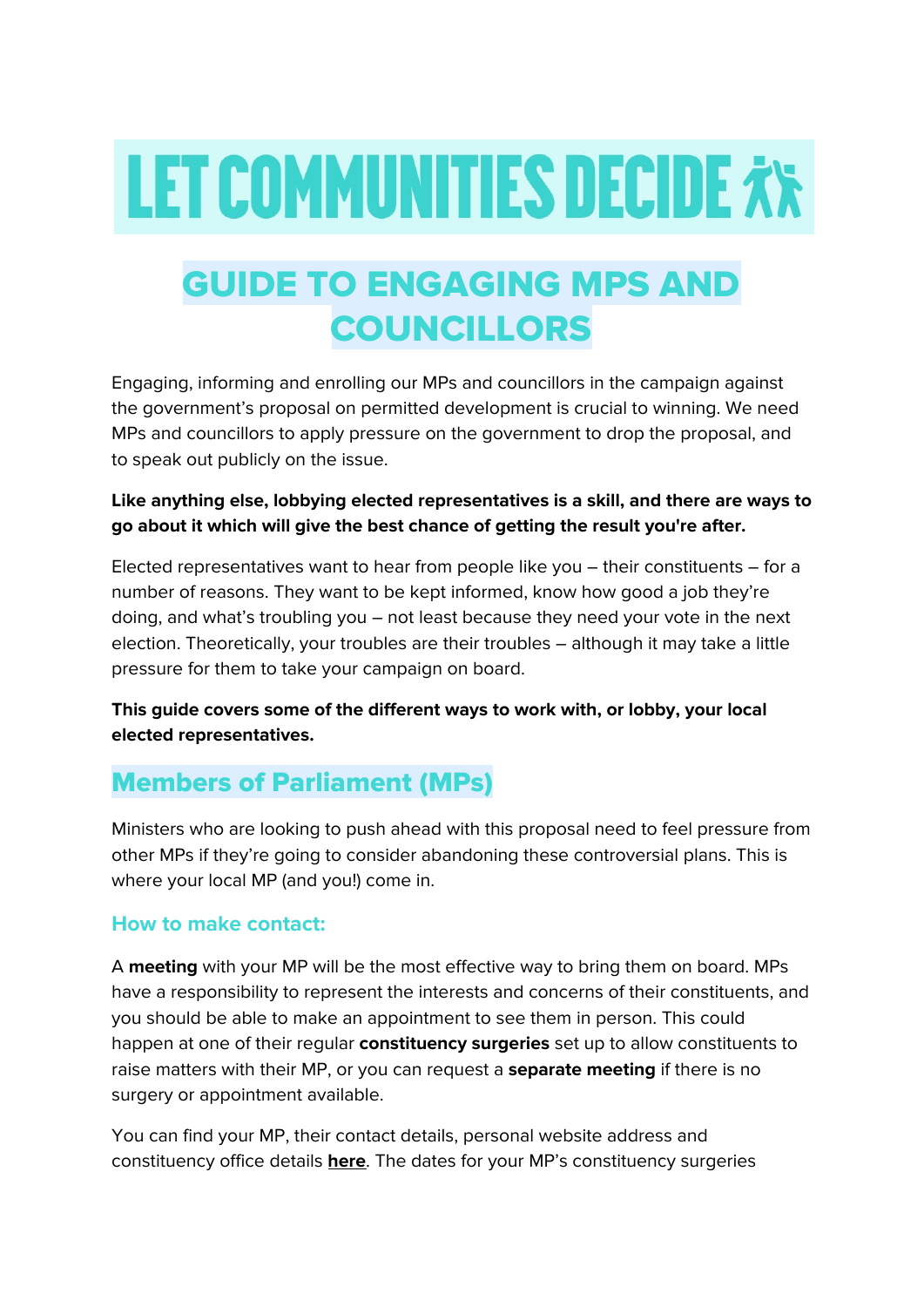should be listed on their personal website, or contact their constituency office for this or meeting requests. Book your appointment as far in advance as you can.

Remember to **focus on your own MP**. If you don't live in their constituency, an MP is not obligated to engage with you or take on your concerns.

# **Three approaches to an MP meeting:**

- A **personal appointment**; meeting your MP as an individual constituent.
- Even more effective if you have the time:
	- o Put together **a delegation of concerned constituents** to meet your MP. This shows other people care and will be especially impactful if your group represents a cross section of the community. This will help impress on your MP that you are not a lone voice and that figures from across their constituency share the concern.
	- Bring together **a cross-party group** of local councillors to go and meet with your MP.
- Get creative! It can be really effective to find interesting ways to bring the issue home to your MP. E.g. could you take them on a short guided walk in a beautiful area of their constituency that is licensed for fracking and therefore under threat? Do you have an event or stunt coming up that you could invite them to which shows the breadth of local opposition?

# **Top tips on making meeting your MP as effective as possible**

**● Prepare well**

Before meeting with an MP, try and get a sense of who they are, **what issues they care about** and how they view fracking, localism, and local democracy. Their personal website and social media are good sources of information for this, while **[www.theyworkforyou.com](http://www.theyworkforyou.com/)** gives information on their voting record.

#### **● Find common ground**

How can you make this cause resonate with their values and feel consistent with the work of your MP and their party?

#### ● **Prepare your arguments**

Try using roleplay to practice getting your case across concisely and effectively. We've prepared a **[briefing](https://gofossilfree.org/uk/wp-content/uploads/sites/3/2018/07/Briefing_Permitted_Development_Non-fracking_Drilling_July-2018.pdf) for you to give to your MP** which explains the issue.

#### **● Keep a tight focus**

Focus on the **issue of permitted development**, the **rights of local communities** to decide, and the **threat to local democracy**. Trying to persuade your MP with a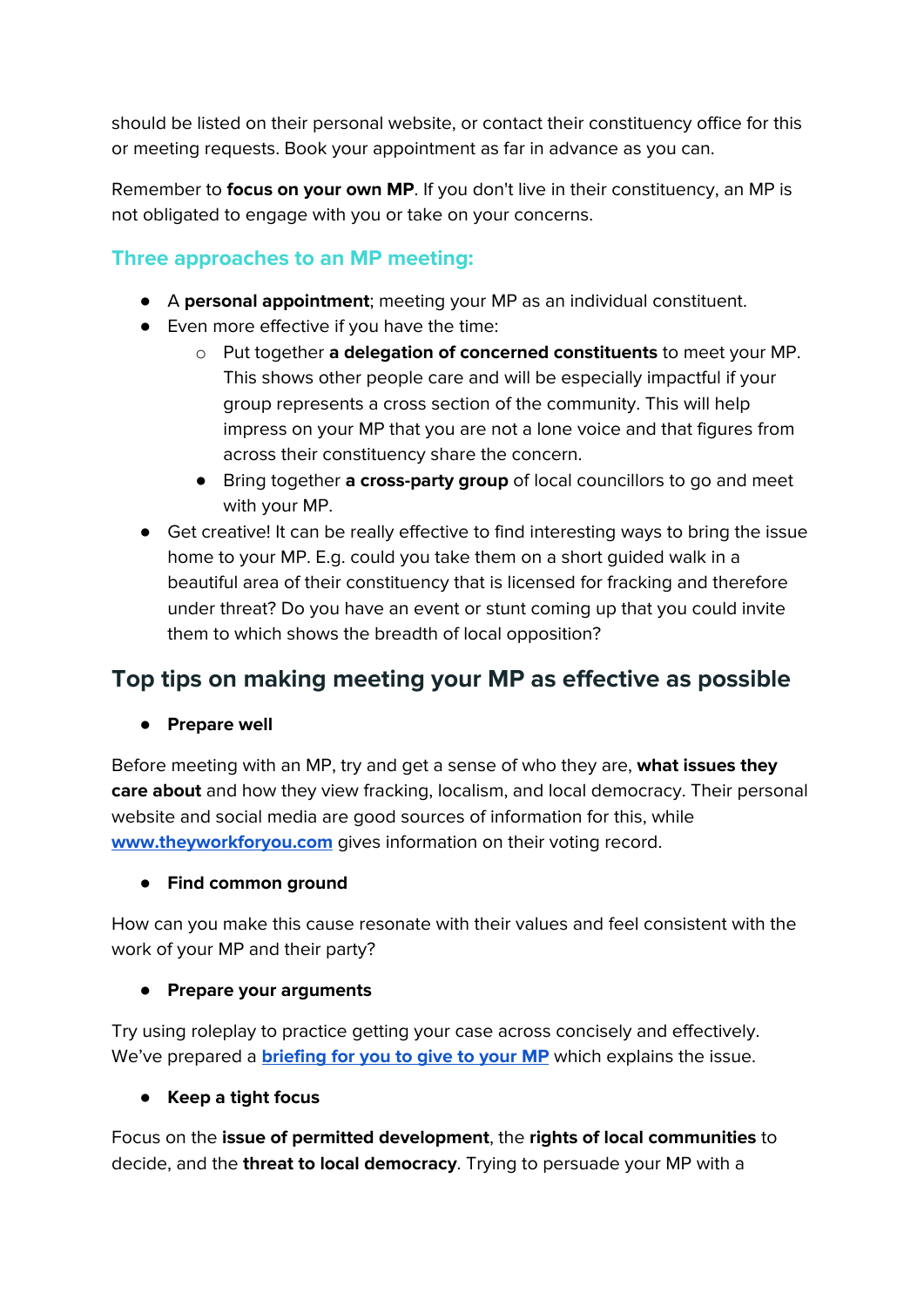technical anti-fracking argument is much less likely to succeed, unless they are onside already - in which case there's no need in any case!

## ● **Persist**!

Don't get disheartened if you don't initially get what you hoped for, it can take multiple interactions with an MP before they are persuaded.

**● Start a dialogue**

If it doesn't look like your MP cares about the issue you are campaigning on, **why not first invite him/her to introduce an outreach event** or film screening and begin a constructive dialogue with them.

# **Things to remember**

- Generally speaking, MPs are people who care passionately about serving their constituents and wider society, whether or not they share your political views
- **MPs are human beings** and not just a means to a campaign end!
- Being an MP is hard-work! **They are under enormous pressure**, spend a lot of time away from family and face huge levels of public and media scrutiny.

# **On the day**

- **●** Dress smartly and **be punctual**. **Thank your MP** for seeing you.
- **●** Explain **why this is important** to you and the local community.
- **● Be specific** about what exactly you are asking the MP to do. (See below). Leave the briefing with them to read afterwards.

# **Afterwards**

- **Email your MP as soon as you can after the meeting** to thank them, summarise the meeting and fulfil any action points e.g. sending over any research or key links.
- If they don't get back to you, **chase them up after a couple of weeks** via email and by calling the MPs office.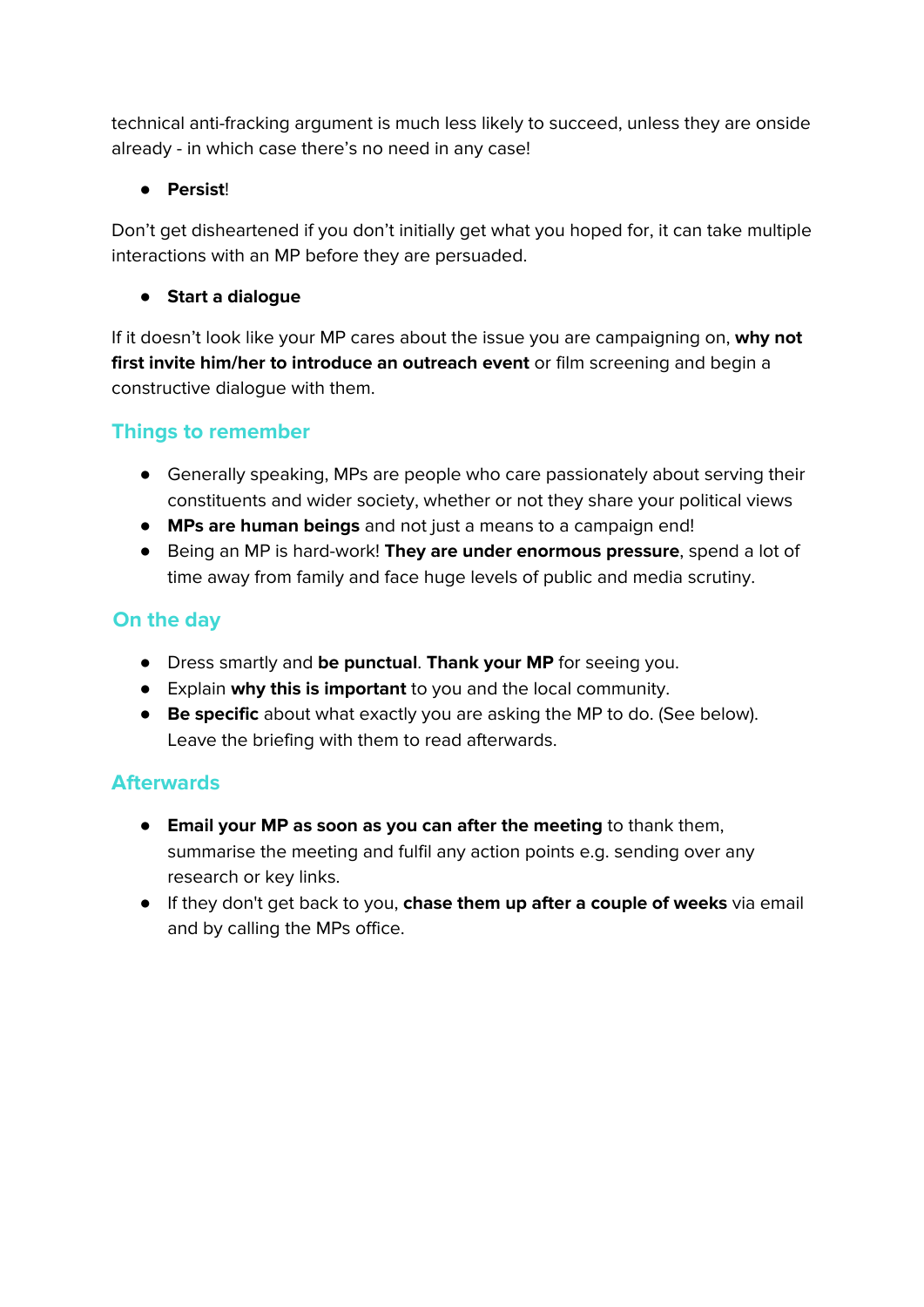# **A few final dos and don'ts**

| Do:                                                                                                                                                                                                                                                                                                                                                                     | Don't                                                                                                                                                                                                                                                                                                                                            |
|-------------------------------------------------------------------------------------------------------------------------------------------------------------------------------------------------------------------------------------------------------------------------------------------------------------------------------------------------------------------------|--------------------------------------------------------------------------------------------------------------------------------------------------------------------------------------------------------------------------------------------------------------------------------------------------------------------------------------------------|
| Research your MP and their<br>views. Tailor your arguments.<br>Focus on the local impact of the<br>issue.<br>Prepare and practice your<br>argument. Be clear in what you<br>ask.<br>Be polite, friendly and seek a<br>constructive relationship.<br>Be positive! Celebrate your MP<br>$\bullet$<br>on local and social media if they<br>respond positively to your asks | Attack your MP and don't be<br>aggressive, condescending or<br>cynical.<br>Deliberately expose knowledge<br>$\bullet$<br>gaps.<br>Engage in heated arguments.<br>Aim to control the entire<br>conversation – also listen to their<br>view.<br>Give up if you don't achieve your<br>$\bullet$<br>goal immediately! Progress can be<br>incremental |

# **What do you want your MP to do?**

#### **This is the crucial part. Always make sure to ask your MP to do something concrete.**

We have produced a series of asks for your MP. But there is one main thing we want all MPs to do above all others, so please at least ask them to do this:

#### **Ask them to write to the following ministers, raising their concerns and asking for the proposal on changes to permitted development to be withdrawn:**

- Claire Perry, Minister of State, Department for Business, Energy and Industrial Strategy
- James Brokenshire, Secretary of State, Department for Housing, Communities and Local Government.

#### **There are a number of additional actions you can ask your MP to take:**

- Sign the **open letter to the [Government](https://gofossilfree.org/uk/let-communities-decide-letter/)** which we'll publish and deliver at the end of the consultation (to Claire Perry, Greg Clark, Kit Malthouse and James Brokenshire)
- Ask Parliamentary Questions on the issue at the Ministers' departmental Question Time and/or Prime Ministers Questions
- Send a submission to the Government's **[consultation](https://www.gov.uk/government/consultations/permitted-development-for-shale-gas-exploration)**, which is live from now until 25<sup>th</sup> October
- Promote the **[consultation](https://www.gov.uk/government/consultations/permitted-development-for-shale-gas-exploration)** to constituents and ask them to make a submission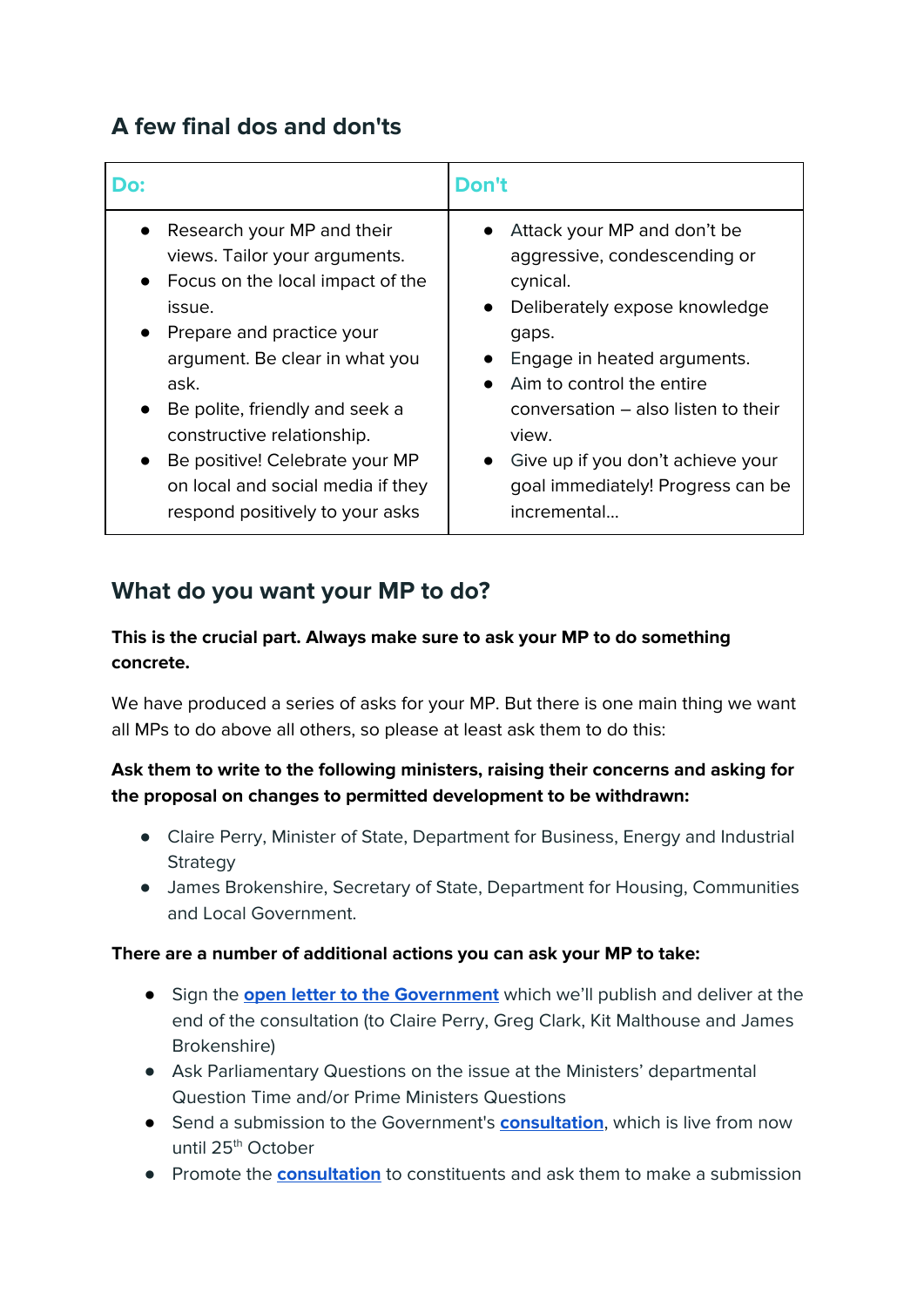- Raise the issue in local media
- Tweet opposing the changes to permitted development.

If you simply don't have the time to arrange a visit to your MP, you can still write to them. Find your MP and their email and postal addresses **[here](https://www.parliament.uk/mps-lords-and-offices/mps/)** .

#### **Keep your letters polite, succinct and to the point, but personal too.**

# Councillors

We recommend seeing your MP in person about this issue if possible, and this is also a very effective approach to adopt with your local councillors. There is nothing like an in-person chat to bring someone on board. Writing or phoning councillors may also have some additional impact here.

**The most important councillors to reach are those on councils which currently have decision-making powers on fracking developments.** These are county councils, unitary authorities, and metropolitan boroughs. However, councillors from district, town or parish councils may also be able to exert pressure on the issue.

**You can find the phone numbers and emails of your local councillor on your council's website.**

# **What do you want your councillor to do?**

#### **The primary ask for your local councillors is:**

● Sign the **open letter to the [Government](https://gofossilfree.org/uk/let-communities-decide-letter/)** which we'll deliver and publish at the end of the consultation (to ministers Claire Perry, James Brokenshire, Kit Malthouse and Greg Clark).

#### **Additional actions you can ask your councillor to take:**

- Ask them to write to the following ministers, raising their concerns and asking for the proposals to change permitted development to be withdrawn:
	- o Claire Perry, Minister of State, Department for Business, Energy and Industrial Strategy
	- o James Brokenshire, Secretary of State, Department for Housing, Communities and Local Government
- Send a submission to the Government's **[consultation](https://www.gov.uk/government/consultations/permitted-development-for-shale-gas-exploration)**, which is live from now until 25<sup>th</sup> October
- Raise the issue in local media by, for example, sending a press release.
- Send a tweet, opposing the changes to permitted development.